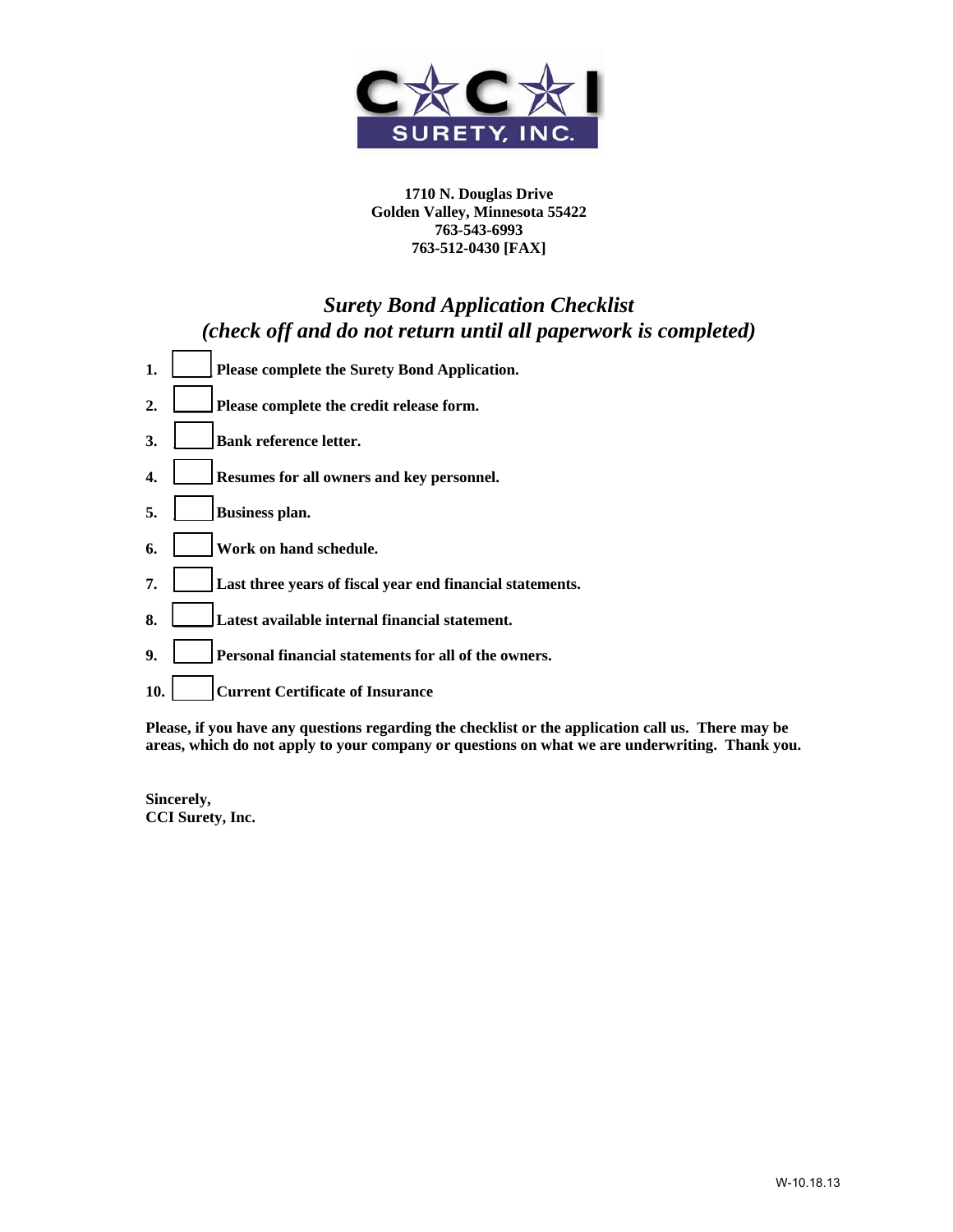

| CONTRACTOR'S QUESTIONNAIRE FOR SURETY BONDING |
|-----------------------------------------------|
|-----------------------------------------------|

*Check one:* <u>Lorporation Partnership Proprietorship LLC</u>

| Date: $\frac{1}{\sqrt{1-\frac{1}{2}} \cdot \frac{1}{2}}$                                             |                                           |                               | Telephone: $(\_\_)$ Fax: $(\_\_)$                                  |                                                                                                                      |
|------------------------------------------------------------------------------------------------------|-------------------------------------------|-------------------------------|--------------------------------------------------------------------|----------------------------------------------------------------------------------------------------------------------|
|                                                                                                      | (Legal name as registered with the state) |                               |                                                                    |                                                                                                                      |
|                                                                                                      |                                           |                               |                                                                    |                                                                                                                      |
|                                                                                                      |                                           |                               |                                                                    |                                                                                                                      |
| Federal Tax ID Number: _________________________Date Business Formed: ______________________________ |                                           |                               |                                                                    |                                                                                                                      |
| for change in the corporate ownership or structure? (Please explain)                                 |                                           |                               |                                                                    |                                                                                                                      |
|                                                                                                      |                                           |                               |                                                                    | What type of construction does the business specialize? (list trades performed by the business)                      |
|                                                                                                      |                                           |                               |                                                                    | What percentage of a project does the business perform? _____(%). What trades are typically subbed out?              |
|                                                                                                      |                                           |                               |                                                                    |                                                                                                                      |
|                                                                                                      |                                           | <b>OWNERSHIP INFORMATION:</b> | PLEASE LIST SPOUSE AND SSI NUMBER WHETHER OWNER OR NOT:            |                                                                                                                      |
| Name                                                                                                 | Age                                       | <b>Position</b>               | Ownership $(\%)$<br><u> 1999 - Jan James James James (J. 1989)</u> | SSI#                                                                                                                 |
| (Spouse)                                                                                             |                                           |                               |                                                                    | <u> 1999 - Jan James James, mars ann an 1990 - 1990 - 1990 - 1990 - 1990 - 1990 - 1990 - 1990 - 1990 - 1990 - 19</u> |
|                                                                                                      |                                           |                               |                                                                    |                                                                                                                      |

(Spouse)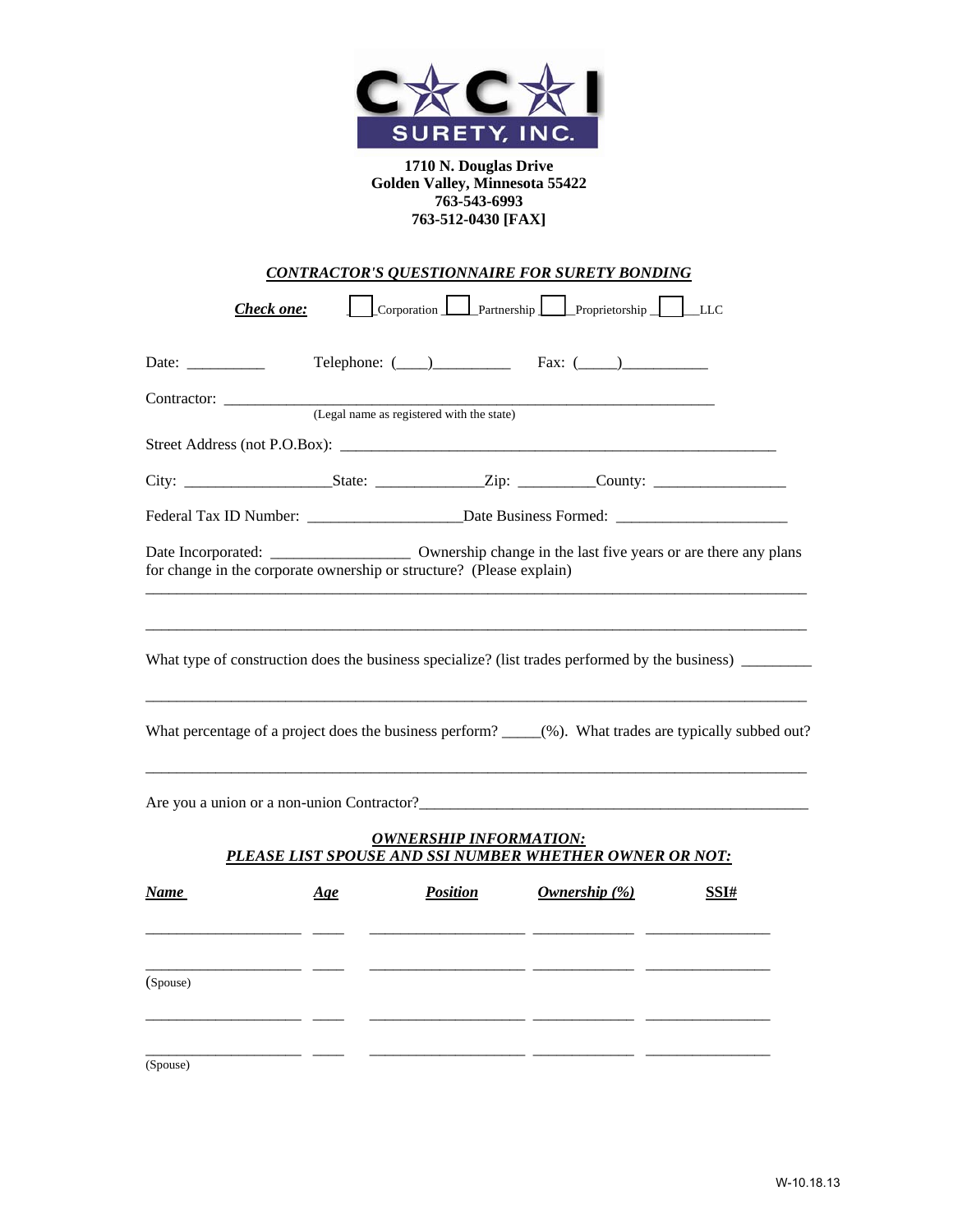#### *KEY PERSONNEL:*

| Name:                                                         | Age:                  | <b>Position:</b> |                                                           | <b>Years Employed:</b>           | <b>Comments:</b>          |
|---------------------------------------------------------------|-----------------------|------------------|-----------------------------------------------------------|----------------------------------|---------------------------|
|                                                               |                       |                  |                                                           |                                  |                           |
|                                                               |                       |                  |                                                           |                                  |                           |
|                                                               |                       |                  |                                                           |                                  |                           |
| Are there any affiliated companies? If so, please explain:    |                       |                  |                                                           |                                  |                           |
|                                                               |                       |                  | <u>INSURANCE:</u>                                         |                                  |                           |
|                                                               |                       |                  |                                                           |                                  |                           |
|                                                               |                       |                  |                                                           |                                  |                           |
|                                                               |                       |                  | <b>WORK HISTORY:</b>                                      |                                  |                           |
|                                                               |                       |                  | (We will call the owners below for reference information) |                                  |                           |
| Telephone number                                              | <b>Year Completed</b> |                  | <b>Contact Person</b><br>for Reference                    | <b>Contract</b><br><b>Amount</b> | Job<br><b>Description</b> |
|                                                               |                       |                  |                                                           |                                  |                           |
|                                                               |                       |                  |                                                           |                                  |                           |
|                                                               |                       |                  |                                                           |                                  |                           |
|                                                               |                       |                  |                                                           |                                  |                           |
|                                                               |                       |                  |                                                           |                                  |                           |
|                                                               |                       |                  |                                                           |                                  |                           |
|                                                               |                       |                  |                                                           |                                  |                           |
| What size projects (single projects) are you looking to Bond? |                       |                  |                                                           |                                  |                           |
|                                                               |                       |                  |                                                           |                                  |                           |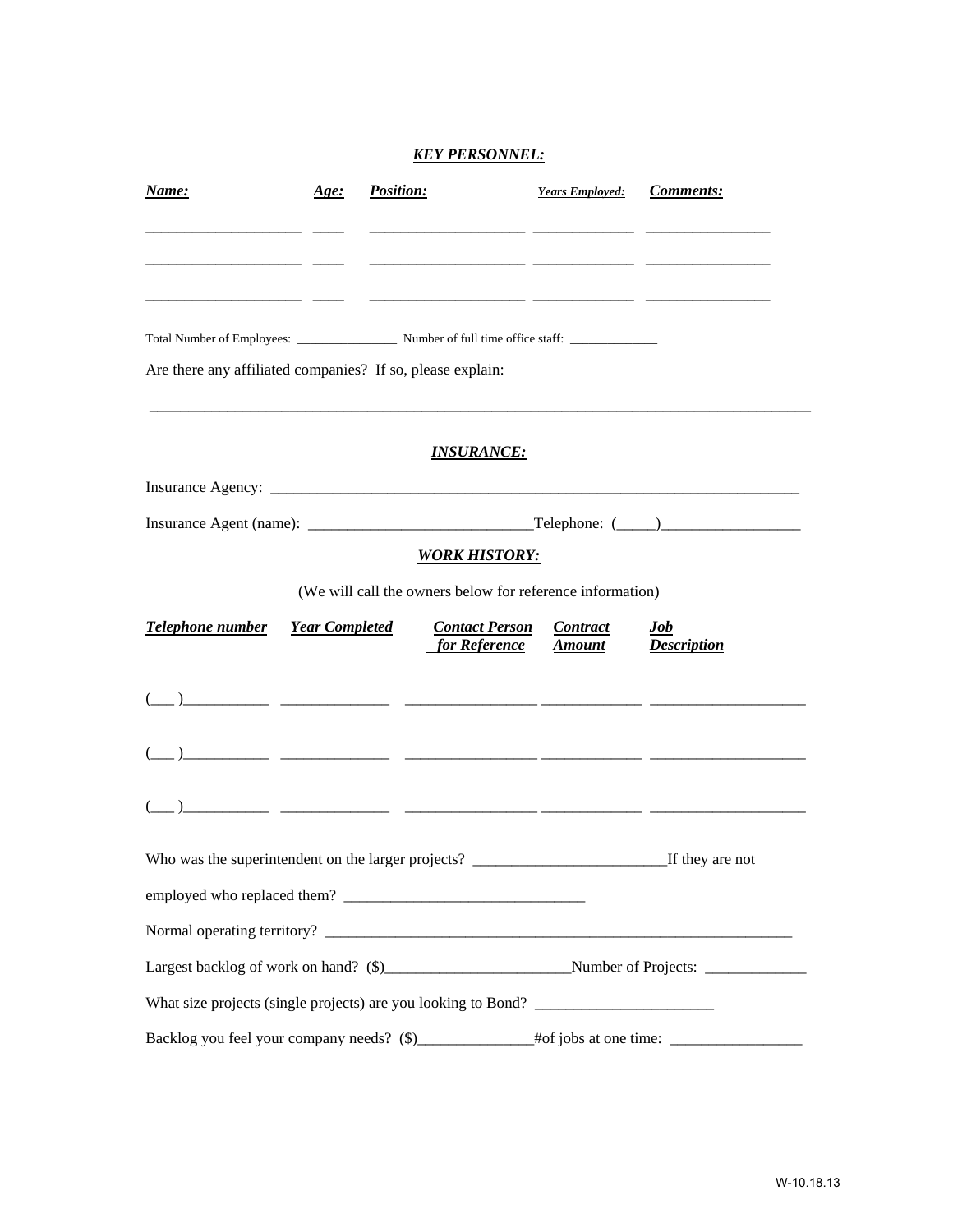### *SUPPLER INFORMATION:*

| Telephone: | <b>Contact Person</b> | <b>Product</b>                                              | <b>Company Name</b>                                                                               |
|------------|-----------------------|-------------------------------------------------------------|---------------------------------------------------------------------------------------------------|
|            |                       |                                                             |                                                                                                   |
|            |                       |                                                             |                                                                                                   |
|            |                       |                                                             |                                                                                                   |
|            |                       | We will contact the above as part of a routine credit check |                                                                                                   |
|            |                       | <b>SURETY INFORMATION:</b>                                  |                                                                                                   |
|            |                       |                                                             |                                                                                                   |
|            |                       |                                                             |                                                                                                   |
|            |                       |                                                             |                                                                                                   |
|            |                       |                                                             |                                                                                                   |
|            |                       |                                                             | Bankruptcy personal or business in the last ten years, Yes or No? _______ If yes, please explain? |
|            |                       | <b>FINANCIAL INFORMATION:</b>                               |                                                                                                   |
|            |                       |                                                             |                                                                                                   |
|            |                       |                                                             |                                                                                                   |
|            |                       |                                                             |                                                                                                   |
|            |                       |                                                             |                                                                                                   |
|            |                       |                                                             |                                                                                                   |
|            |                       | provide details:                                            |                                                                                                   |
|            |                       |                                                             | Any Tax payment plans in place?                                                                   |
|            |                       |                                                             | Who prepares the financial statements in-house for the company and who is in charge of account's  |
|            |                       |                                                             |                                                                                                   |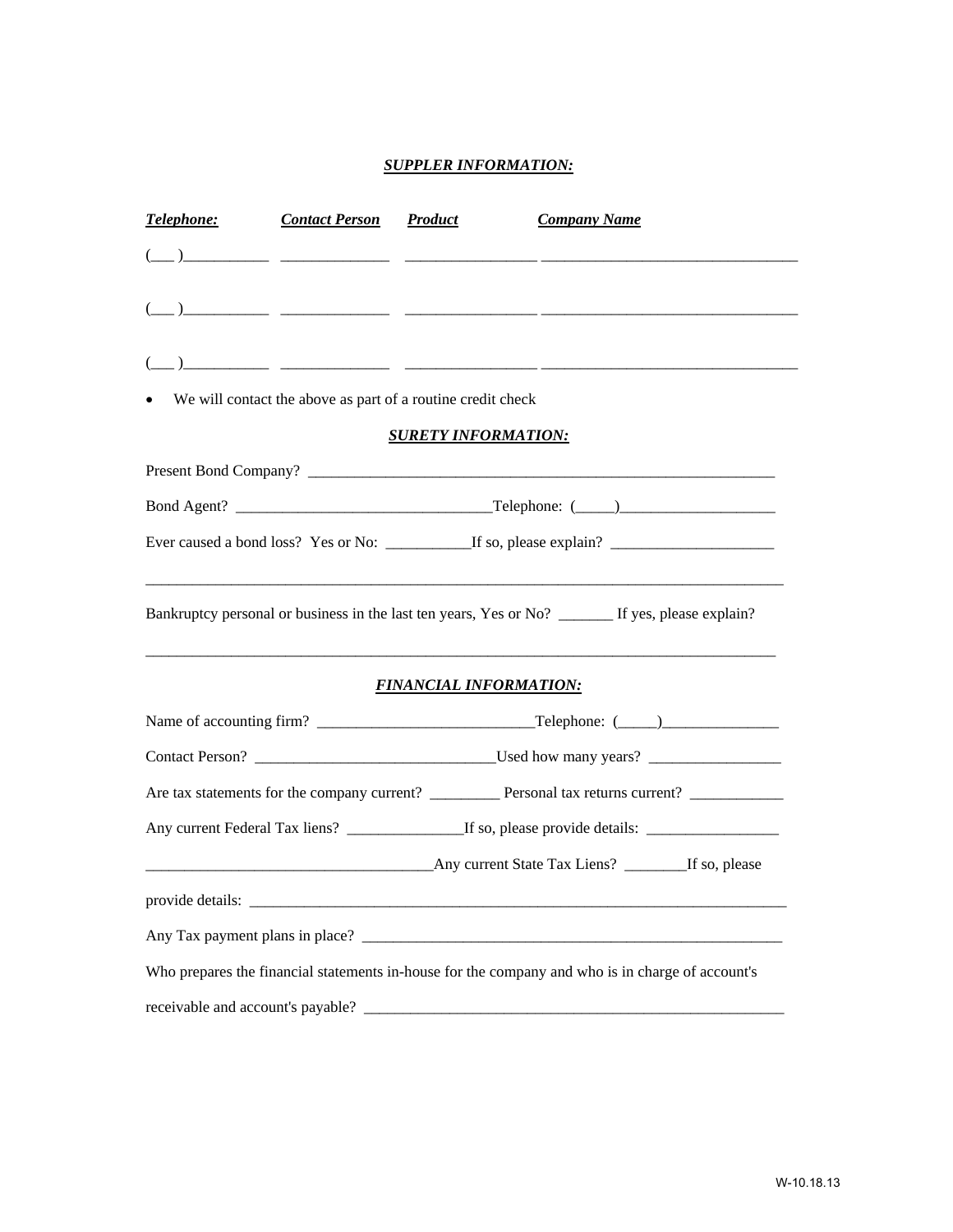#### *BANK INFORMATION:*

| Address:                                                                                                                                                                                                                                                                                                                                                                                                                        |                              |  |  |  |  |  |  |
|---------------------------------------------------------------------------------------------------------------------------------------------------------------------------------------------------------------------------------------------------------------------------------------------------------------------------------------------------------------------------------------------------------------------------------|------------------------------|--|--|--|--|--|--|
| Telephone: $(\_\_)$ Fax: $(\_\_)$                                                                                                                                                                                                                                                                                                                                                                                               |                              |  |  |  |  |  |  |
|                                                                                                                                                                                                                                                                                                                                                                                                                                 |                              |  |  |  |  |  |  |
|                                                                                                                                                                                                                                                                                                                                                                                                                                 |                              |  |  |  |  |  |  |
|                                                                                                                                                                                                                                                                                                                                                                                                                                 | <b>LEGAL REPRESENTATION:</b> |  |  |  |  |  |  |
|                                                                                                                                                                                                                                                                                                                                                                                                                                 |                              |  |  |  |  |  |  |
|                                                                                                                                                                                                                                                                                                                                                                                                                                 |                              |  |  |  |  |  |  |
|                                                                                                                                                                                                                                                                                                                                                                                                                                 |                              |  |  |  |  |  |  |
|                                                                                                                                                                                                                                                                                                                                                                                                                                 |                              |  |  |  |  |  |  |
|                                                                                                                                                                                                                                                                                                                                                                                                                                 |                              |  |  |  |  |  |  |
|                                                                                                                                                                                                                                                                                                                                                                                                                                 |                              |  |  |  |  |  |  |
|                                                                                                                                                                                                                                                                                                                                                                                                                                 |                              |  |  |  |  |  |  |
| We warrant the information contained in this application for Surety Bonding to be true and correct for<br>the assessment of Surety Credit, and authorize CCI Surety, Inc. to share this information with<br>appropriate Surety Personnel in order to assess Surety Credit. By signing this application, I warrant<br>that I have the authority to release the information contained within this application to CCI Surety, Inc. |                              |  |  |  |  |  |  |
|                                                                                                                                                                                                                                                                                                                                                                                                                                 |                              |  |  |  |  |  |  |

*Company: \_\_\_\_\_\_\_\_\_\_\_\_\_\_\_\_\_\_\_\_\_\_\_\_\_\_\_\_* 

 *By: \_\_\_\_\_\_\_\_\_\_\_\_\_\_\_\_\_\_\_\_\_\_\_\_\_\_ (signature)*

> *\_\_\_\_\_\_\_\_\_\_\_\_\_\_\_\_\_\_\_\_\_\_\_\_\_\_\_\_\_\_*  **(name & title)**

*Date: \_\_\_\_\_\_\_\_\_\_\_\_\_\_\_\_\_\_\_\_\_\_\_\_\_*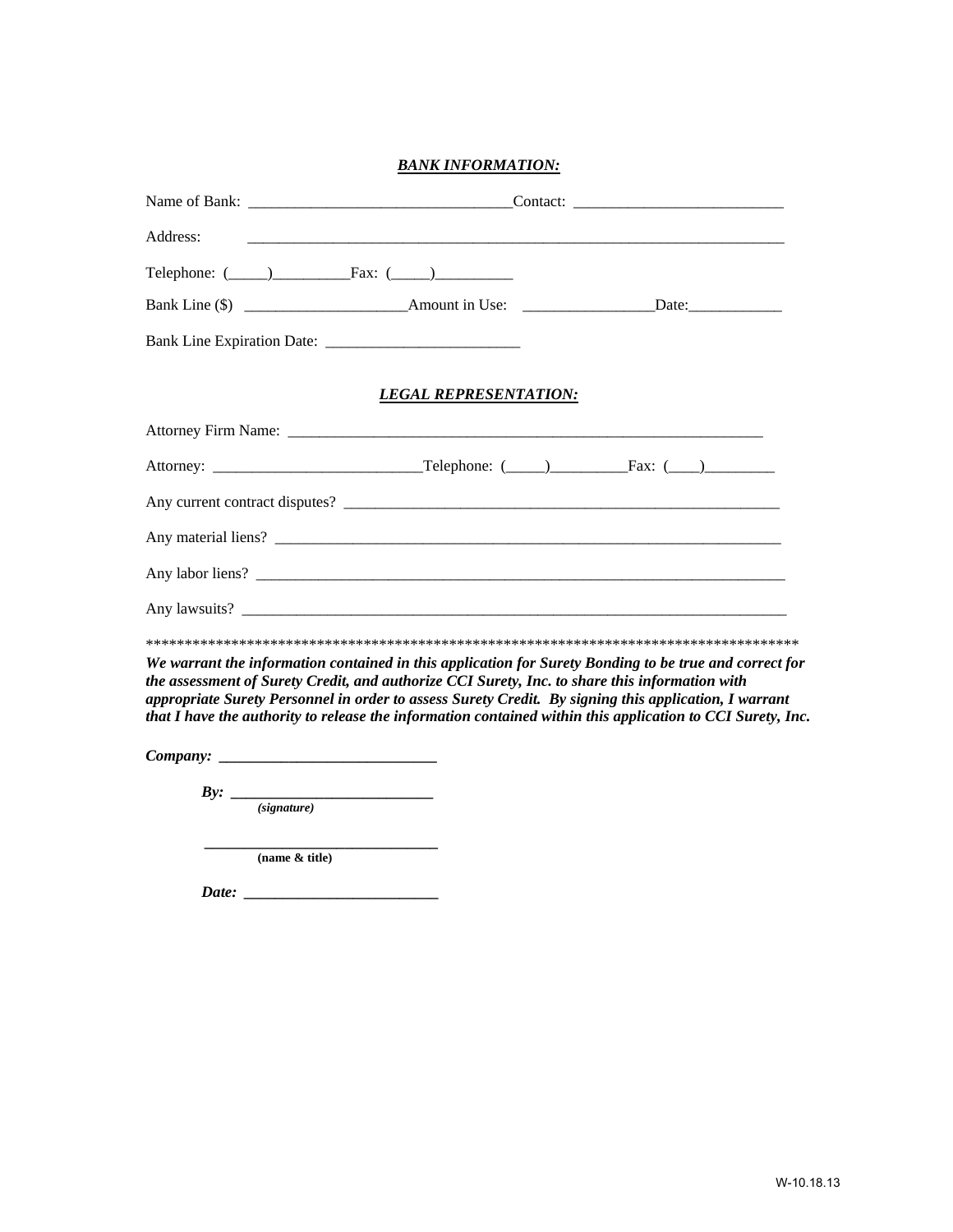

## *Credit Release Authorization:*

I/we authorize CCI, Surety to investigate the information contained with the contractor's questionnaire, my/our credit with any and all creditors and/or financial and/or lending institutions, and prior Surety Credit.

*COMPANY: \_\_\_\_\_\_\_\_\_\_\_\_\_\_\_\_\_\_\_\_\_\_\_\_\_\_\_\_\_\_\_* 

*\_\_\_\_\_\_\_\_\_\_\_\_\_\_\_\_\_\_\_\_\_\_\_\_\_\_\_\_\_\_\_\_\_\_ (SIGNATURE)* 

*\_\_\_\_\_\_\_\_\_\_\_\_\_\_\_\_\_\_\_\_\_\_\_\_\_\_\_\_\_\_\_\_\_\_\_\_\_\_ (NAME & TITLE)* 

*Date: \_\_\_\_\_\_\_\_\_\_\_\_\_\_\_\_\_\_\_\_\_\_\_\_\_\_\_\_\_\_*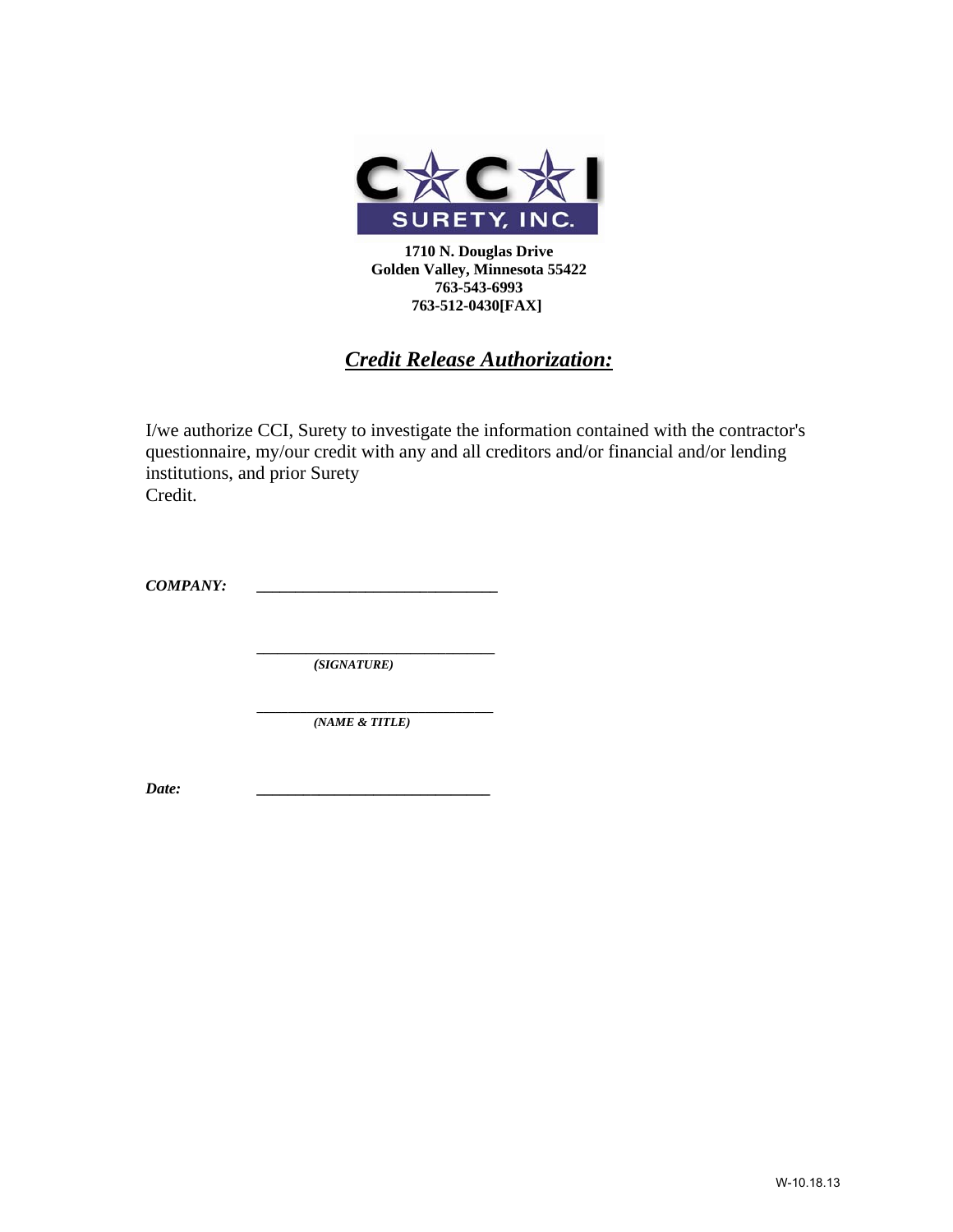

*Subject: Financial Institution Bank Letter of Customer Relationship* 

*C\*C\*I has been contacted to assist with the placement of a Surety Bond Program with an Insurance Company for the firm presenting you with this letter. An important part of the underwriting process which the end result is the extension of Surety Bond credit is to review our clients relationship with their financial institution, and their past credit performance.* 

## *A reference letter without exact dollar amounts is of no use. The terminology of a low, medium or high figure is not acceptable for Surety Bond Underwriting. Please provide us with the following:*

- *Date deposit account(s) was opened.*
- *Checking account and savings account 12 month average balance.*
- *Current checking account and savings account balance.*
- *Working capital line information:*

*-Line Limit -Current balance outstanding, and date -Line expiration date -Security pledged for the line -Any line violations* 

• *Current Loan obligations total of debt, purpose, and its security i.e. equipment etc. -Payment history, prompt etc.* 

### *The reference letter should be prepared on bank letterhead, signed, and dated by a Banking Officer.*

*If there are any questions, please feel free to contact our office at either 763-543-6993 or 1-866-317-3294.* 

*Sincerely, CCI Surety, Inc.* 

*C\*C\*I Surety, Inc. 763-543-6993, 763-512-0430[fax]*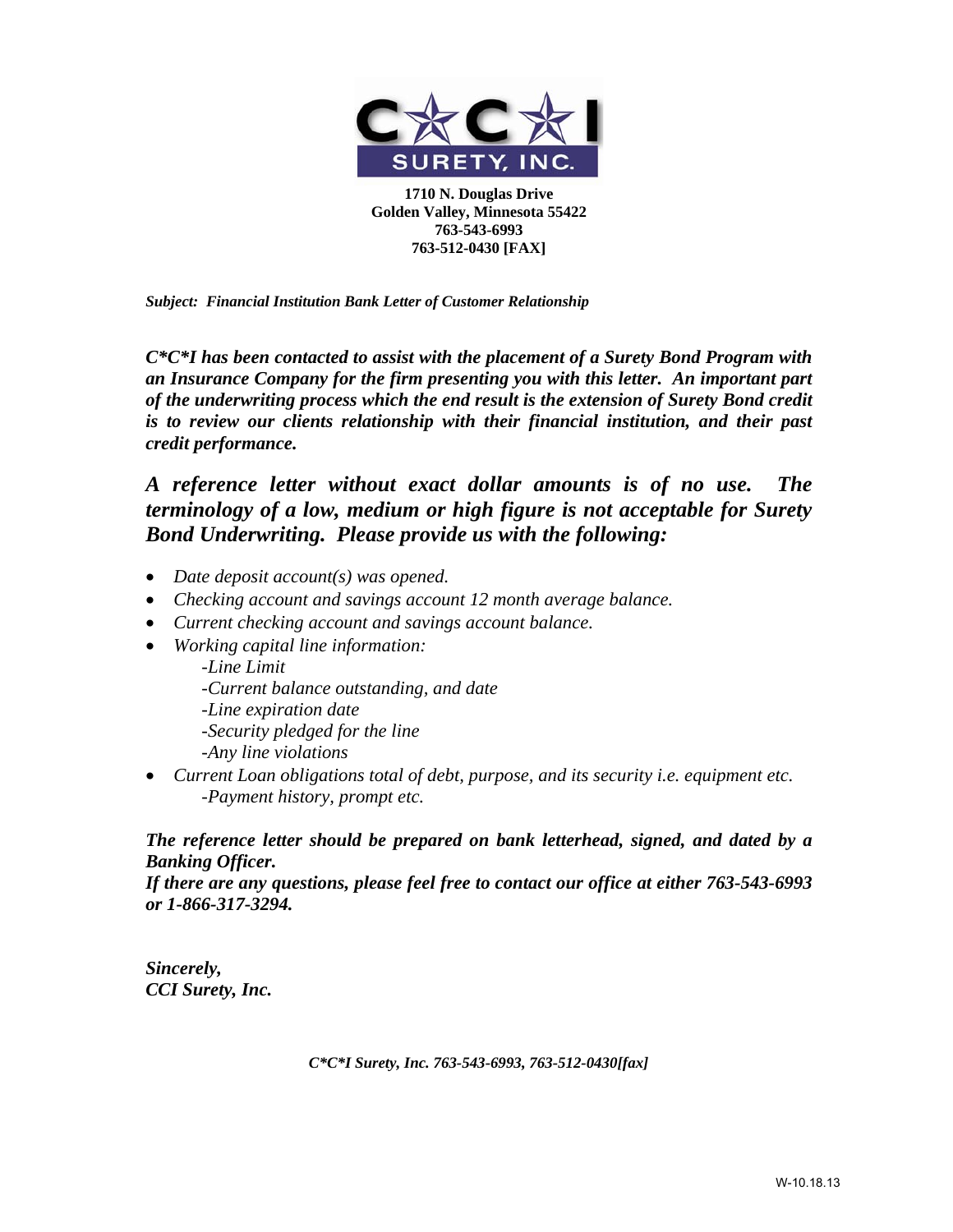## **Resume of Reference for Surety Bond Credit Review** (Please complete for each owner and key personnel)

|                           | Home Telephone: (Champion Collection 2014) [Cell: (Champion Collection 2014) [Cell: (Champion Collection 2014) |
|---------------------------|----------------------------------------------------------------------------------------------------------------|
|                           |                                                                                                                |
|                           | <b>Education:</b>                                                                                              |
|                           |                                                                                                                |
|                           | College or Vocational School: _________________________________Graduation Date: ____________________           |
|                           |                                                                                                                |
|                           | <b>Employment Experience:</b>                                                                                  |
|                           |                                                                                                                |
|                           | (Company, position, experience)                                                                                |
| $From \_\_to \_\_to \_\_$ | (Company, position, experience)                                                                                |
| From to :                 | (Company, position, experience)                                                                                |
|                           | <b>Additional Information:</b>                                                                                 |
|                           |                                                                                                                |
|                           |                                                                                                                |
|                           |                                                                                                                |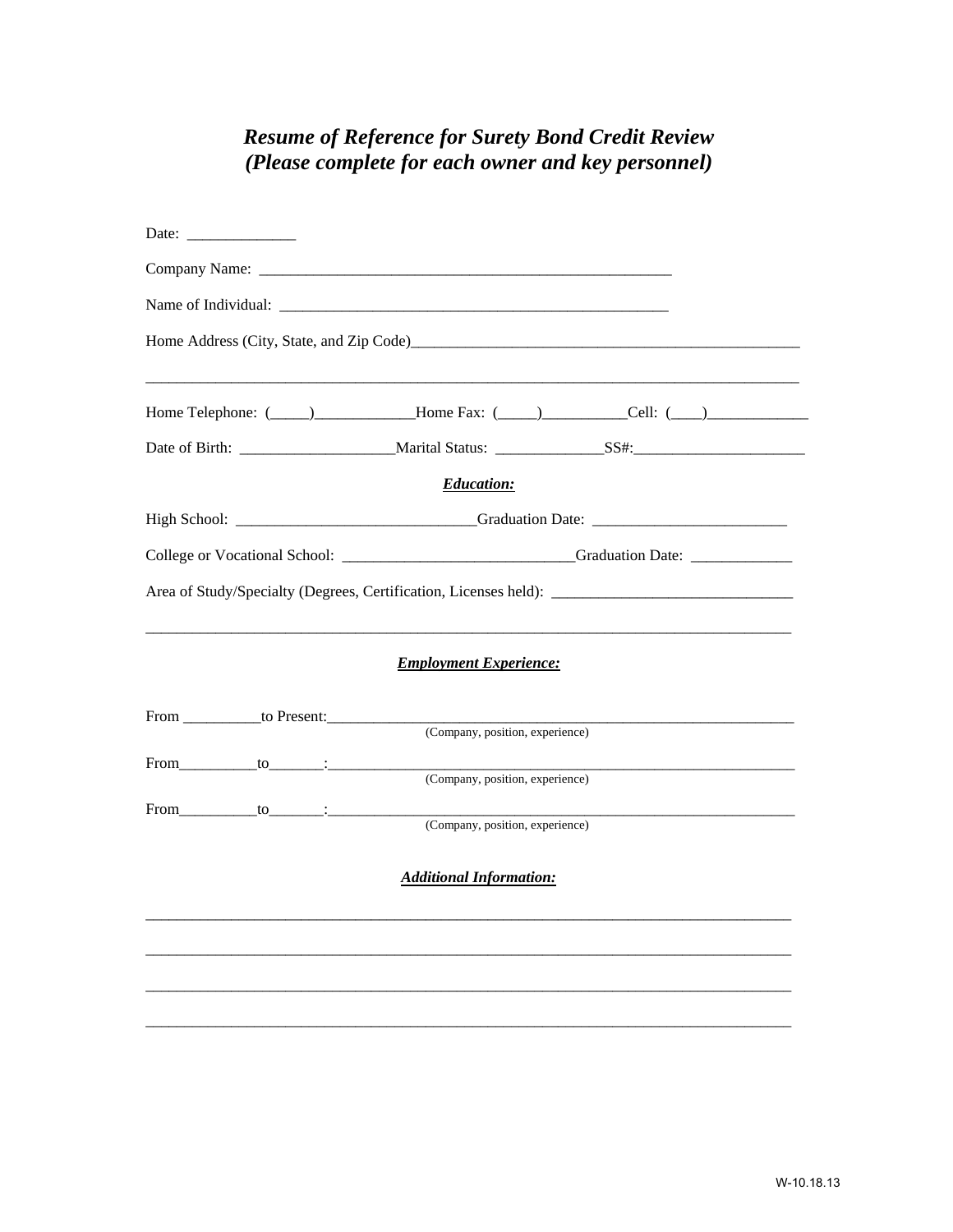

|    | <b>Business Plan</b>                                                                                                                            |
|----|-------------------------------------------------------------------------------------------------------------------------------------------------|
|    | Date:                                                                                                                                           |
|    | Expectations for the January ______ to December _______.                                                                                        |
| 1. |                                                                                                                                                 |
| 2. | Largest backlog of projects (bonded and unbonded) \$______________________________                                                              |
|    |                                                                                                                                                 |
| 3. | Largest number of projects on hand at any one time in the past $#$ Anticipated this year $#$                                                    |
| 4. |                                                                                                                                                 |
| 5. |                                                                                                                                                 |
| 6. | Any Equipment, Plant, additions or deletions planed for the coming year?                                                                        |
| 7. |                                                                                                                                                 |
| 8. | Any change in Banking, Lines of credit, Accountants for the coming year? ___________________________                                            |
|    | <b>BUSINESS CONTINUITY:</b>                                                                                                                     |
|    | In the event of death by the Owner(s); how will the business continue?<br>Please include information on buy/sell or any key man life insurance. |
|    |                                                                                                                                                 |
|    |                                                                                                                                                 |
|    |                                                                                                                                                 |

*\_\_\_\_\_\_\_\_\_\_\_\_\_\_\_\_\_\_\_\_\_\_\_\_\_\_\_\_\_\_\_\_\_\_\_\_\_\_\_\_\_\_\_\_\_\_\_\_\_\_\_\_\_\_\_\_\_\_\_\_\_\_\_\_\_\_\_\_\_\_\_\_\_\_\_\_\_\_\_\_\_\_\_\_\_*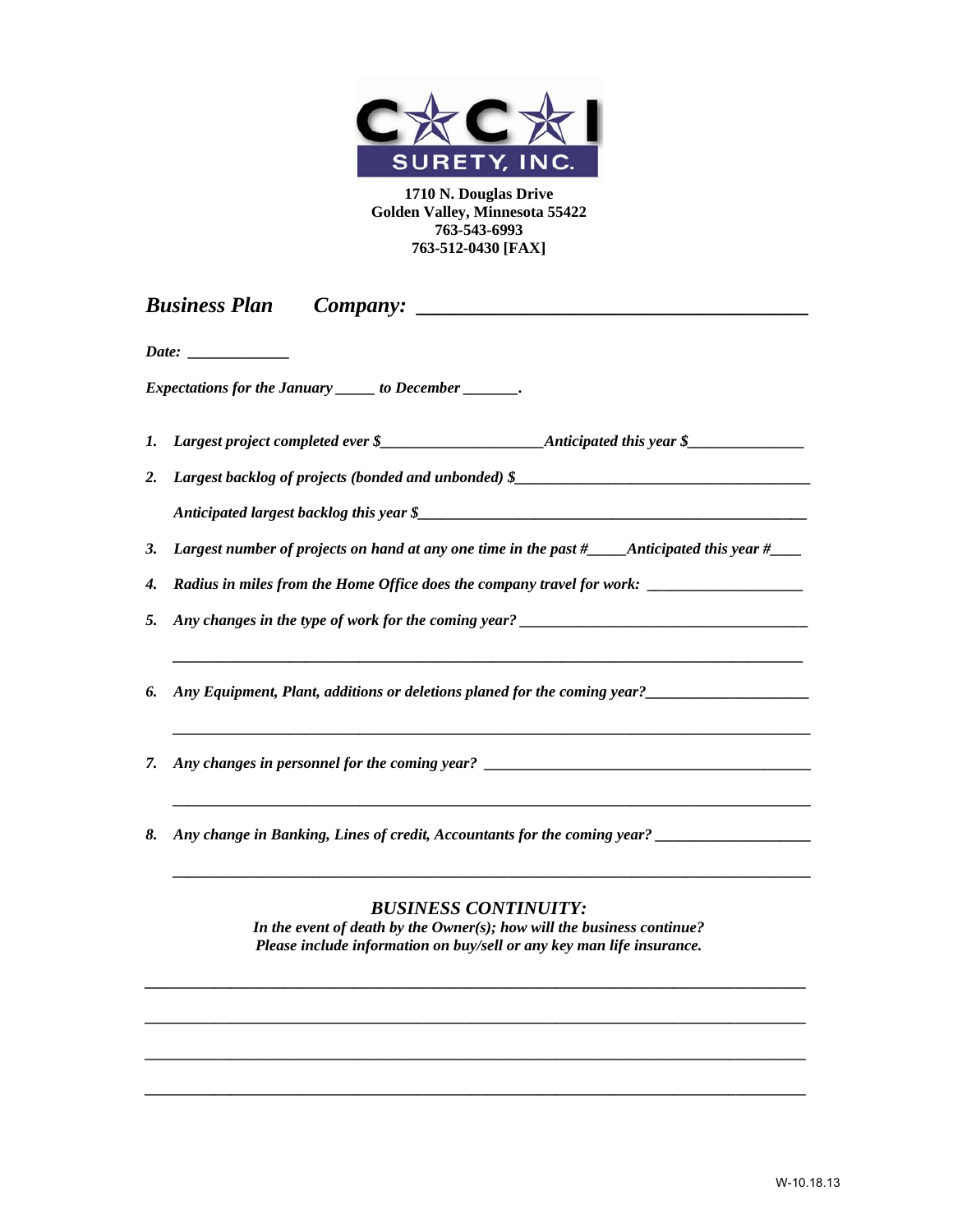|                                                |                                         |                         |                           |                            |                 | CCI Surety, Inc.<br>Work On Hand Schedule                   |                                                                                           |                                                        |                               |                                                                      |
|------------------------------------------------|-----------------------------------------|-------------------------|---------------------------|----------------------------|-----------------|-------------------------------------------------------------|-------------------------------------------------------------------------------------------|--------------------------------------------------------|-------------------------------|----------------------------------------------------------------------|
|                                                | $\overline{(1)}$<br>Name of Contractor: |                         |                           |                            |                 |                                                             |                                                                                           | $\overline{(2)}$<br>Date<br>As Of:                     |                               |                                                                      |
|                                                | (3)<br>Description Of Job               | (4)<br>Starting<br>Date | (5)<br>Completion<br>Date | $\overline{(6)}$<br>Bonded | (7)<br>Unbonded | (8)<br>Contract Price (Including<br>Approved Change Orders) | (9)<br>Contractors Est. Cost<br>When Bid (Including<br>Cost of Approved<br>Change Orders) | (10)<br>Total Billed to<br>Date Including<br>Retainage | (11)<br>Total Cost To<br>Date | (12)<br><b>Total Revised</b><br><b>Estimated Cost To</b><br>Complete |
| -1                                             |                                         |                         |                           |                            |                 |                                                             |                                                                                           |                                                        |                               |                                                                      |
| 2                                              |                                         |                         |                           |                            |                 |                                                             |                                                                                           |                                                        |                               |                                                                      |
| $\overline{3}$                                 |                                         |                         |                           |                            |                 |                                                             |                                                                                           |                                                        |                               |                                                                      |
| $\overline{4}$                                 |                                         |                         |                           |                            |                 |                                                             |                                                                                           |                                                        |                               |                                                                      |
| $5\overline{)}$                                |                                         |                         |                           |                            |                 |                                                             |                                                                                           |                                                        |                               |                                                                      |
| 6                                              |                                         |                         |                           |                            |                 |                                                             |                                                                                           |                                                        |                               |                                                                      |
| $7\phantom{.0}$                                |                                         |                         |                           |                            |                 |                                                             |                                                                                           |                                                        |                               |                                                                      |
| 8                                              |                                         |                         |                           |                            |                 |                                                             |                                                                                           |                                                        |                               |                                                                      |
| 9                                              |                                         |                         |                           |                            |                 |                                                             |                                                                                           |                                                        |                               |                                                                      |
| 10                                             |                                         |                         |                           |                            |                 |                                                             |                                                                                           |                                                        |                               |                                                                      |
| 11                                             |                                         |                         |                           |                            |                 |                                                             |                                                                                           |                                                        |                               |                                                                      |
| 12                                             |                                         |                         |                           |                            |                 |                                                             |                                                                                           |                                                        |                               |                                                                      |
| 13                                             |                                         |                         |                           |                            |                 |                                                             |                                                                                           |                                                        |                               |                                                                      |
| 14                                             |                                         |                         |                           |                            |                 |                                                             |                                                                                           |                                                        |                               |                                                                      |
| 15                                             |                                         |                         |                           |                            |                 |                                                             |                                                                                           |                                                        |                               |                                                                      |
|                                                | $(13)$ Totals                           |                         |                           |                            |                 |                                                             |                                                                                           |                                                        |                               |                                                                      |
| (14) Total Uncompleted Work:                   |                                         |                         |                           |                            |                 |                                                             | (18) Signature:                                                                           |                                                        |                               |                                                                      |
| (15) Total Uncompleted Work By Subcontractors: |                                         |                         |                           |                            |                 |                                                             | $(19)$ Title                                                                              |                                                        |                               |                                                                      |
| $(16)$ Bonded:                                 |                                         |                         |                           |                            |                 | (20) Remarks:                                               |                                                                                           |                                                        |                               |                                                                      |
|                                                | $(17)$ Unbonded:                        |                         |                           |                            |                 |                                                             |                                                                                           |                                                        |                               |                                                                      |